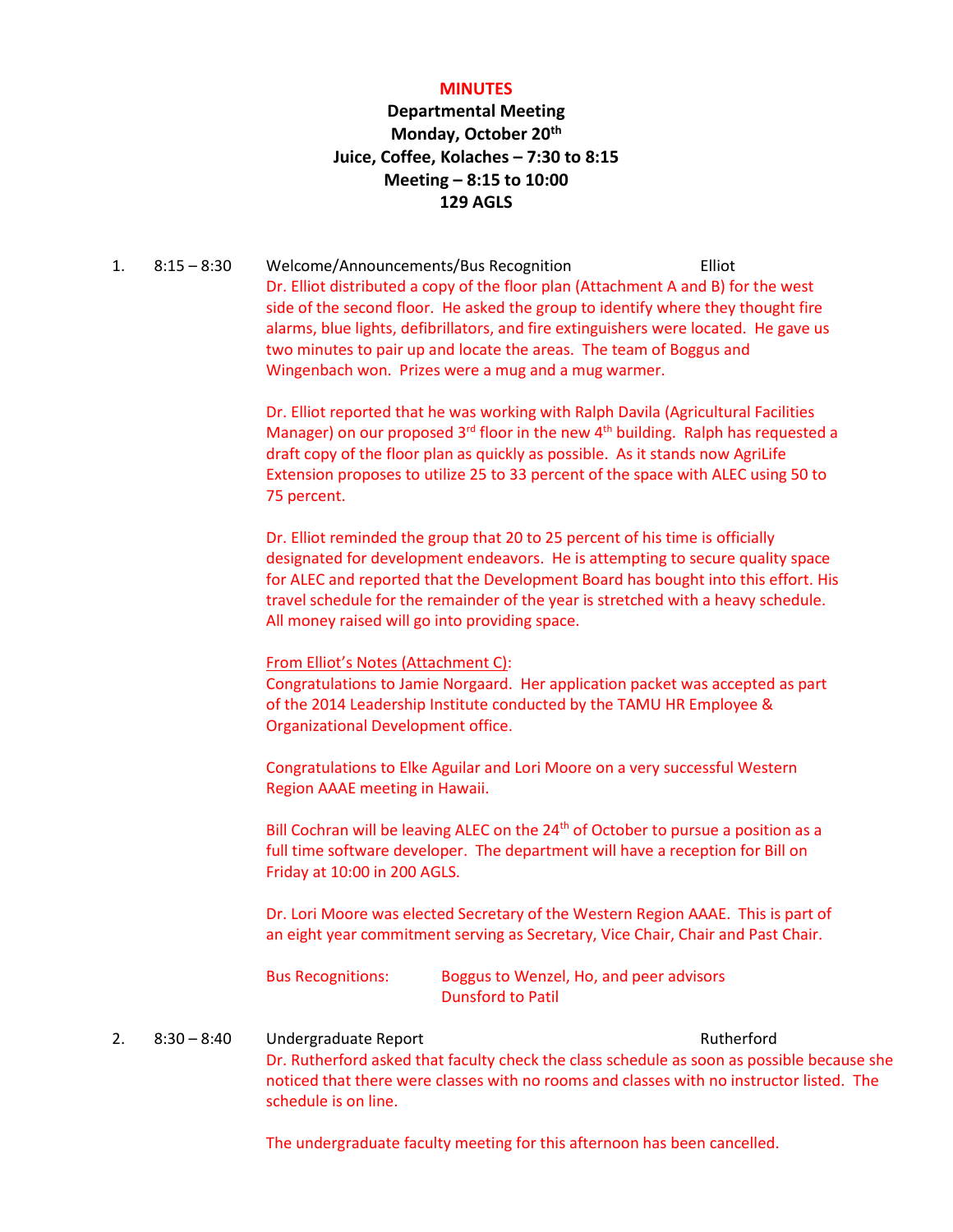Sarah Ho is the contact for all classroom requests. Space is a concern. Some space is not being utilized efficiently. Classes are scheduled over two time periods blocking the availability for another class. 60% occupancy of classrooms currently.

If a room is designated as a classroom the Registrar's Office has control over it. If it is designated as a lab – we have control.

3. 8:40 – 8:50 Graduate Report **Murphy** (Attachment D) Lockett and Larke are still listed on the course schedule. Those are just two of several errors in the class schedule.

> The Agenda for the Doc at a Distance Seminar will be out soon. The dates are December 15- 17, 2014. Clarice will be attending the National FFA Convention in Louisville to recruit for D@D. Dr. Murphy said that there was a fairly large ALEC group also attending.

Holli Leggette-Archer has been approved for addition to graduate faculty.

- 4. 8:50 9:00 Extension Report Cummings/Dromgoole (Attachment E) Dr. Cummings reported on activities and dates being held at the Hilton: November 3-7 is the AgriLife Extension Program Excellence Academy I & II (OD). November 17-20 is the Tax Assessors and Collectors School (VG Young). December 8-11 is the National Association of Extension Program and Staff Development Professionals Annual Conference (OD).
- 5. 9:00 9:10 Social Media/Web Updates Cochran/Redwine/Miller Nothing to report this month.
- 6. 9:10 9:15 AGSS Sleedd and the Sleedd Sleedd Sleedd Sleedd Sleedd Sleedd Sleedd Sleedd Sleedd Sleedd Sleed The Back to School Cookout at the Elliot house was very successful. Over 50 people attended.

AGSS will host a Halloween Scare Costume Party on Friday, October 24<sup>th</sup> from 6 to 8 at Hannah Miller's house. Kids are welcome – family friendly event. Please RSVP and sign up for food items to bring at the on line site. RSVP to [tx.ag/AGSShalloween](https://docs.google.com/spreadsheets/d/1su-br0FuAP8m5YODQum5pYDeyTN-FEa6x10v3PciOMg/edit?usp=sharing)

7. 9:15 – 9:25 Alumni Relations/Development Initiatives/ Grand Vision Update **Baldwin** Communication of the Baldwin/Elliot Ambrya and Dr. Elliot thanked everyone for attending the recent internal board meeting.

> Ambrya intends to send an end of the year appeal for gifts in line with our Grand Vision to nearly 8000 former students.

#### 8. 9:25 – 9:35 Strategic Plan/SWOT Elliot The reports will be resent for review before the next meeting.

9. 9:35 – 9:45 Strengths Odom/Norgaard Dr. Odom and Jamie passed out a current copy of each person's top five strengths. They then showed a video featuring Wendy Kopp (Attachment F).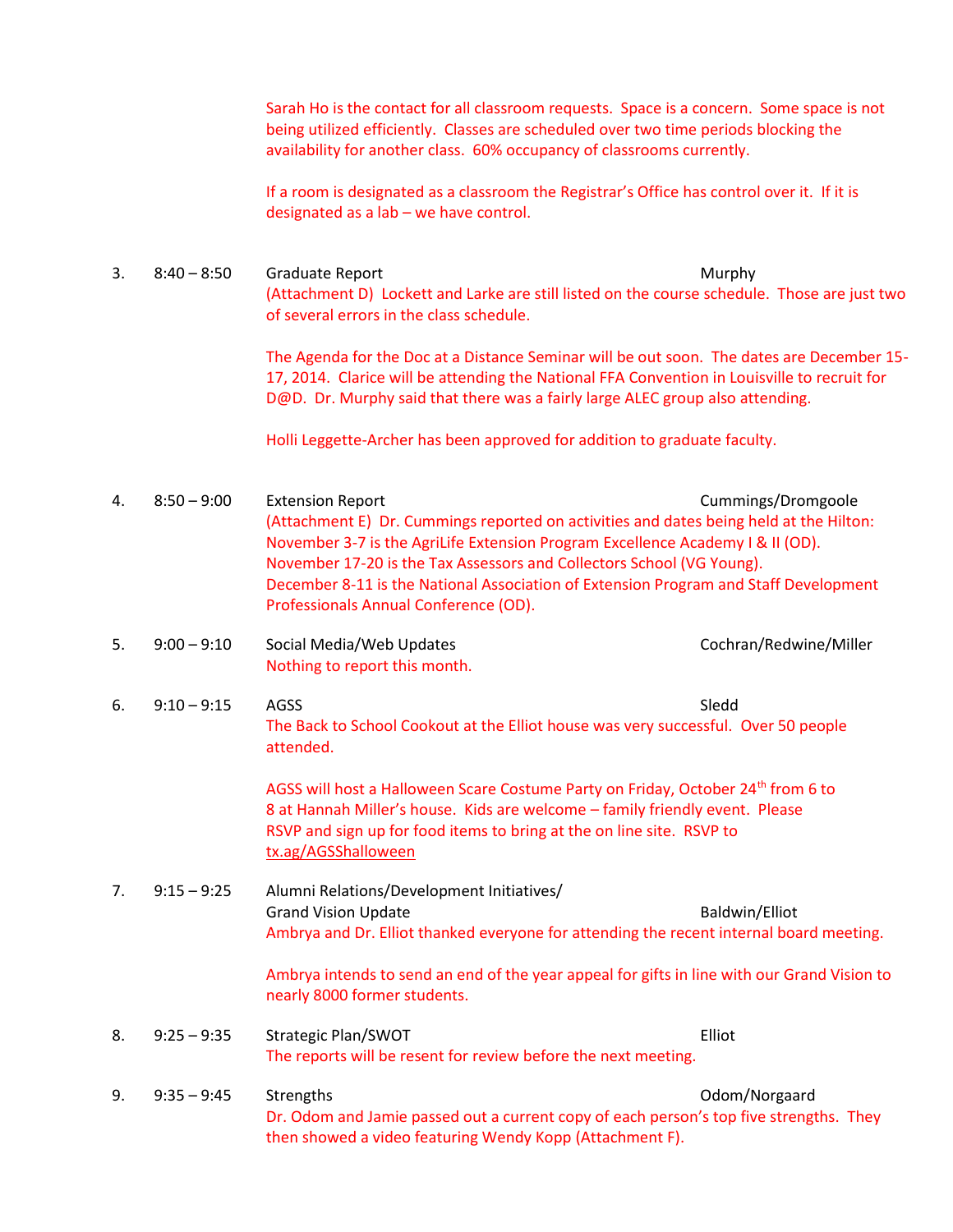#### 10. 9:45 – 10:00 Other

Debbie is getting ready to set Spring meetings. Dr. Elliot asked the group for input. Do you want to continue Monday morning meetings? The group was mixed with little discussion. Debbie will work with Sarah Ho to find the best time slots to get the most faculty available for the meetings. They will be scheduled on MWF one month and TTR the next

Ambrya reported that she had received the tshirts for all who contributed to the recent fund drive. They are in her office. If you would like to contribute there is still time.

Tobin Redwine said that Aggie Reps are planning a "ALEC Week" from November 3-6. Multiple events are being planned.

Dr. Rutherford reminded everyone that mid-term grades are due today.

Dr. Elliot reported that an online DE proposal has been submitted to the College.

Andy Vestal reported on the current search for an AGCJ Assistant Professor. All paperwork needed to advertise the position is on the  $5<sup>th</sup>$  floor. Changes that are being made are not to our documentation but to the material concerning affirmative action that the Dean submits on our behalf.

#### **Travel Request Form Deadlines**

Domestic (30 days prior to trip): e.g., travel December 1, 2014 due by November 1, 2014 International (60 days prior to trip): e.g., travel January 1, 2015 due by November 1, 2014

#### **Upcoming Events**

October 28 – November 1, National FFA Convention, Louisville, KY November 7 @ 4:00, Warren Model Classroom Ribbon Cutting, AGLS 132 November 19, ACTER, Nashville, TN November 27-28, Thanksgiving Holidays December 15-17, DAAD Seminar December 24-January 2 – Winter Break January 5-9, AgriLife Conference January 19, 2015 – Martin Luther King Day March 18-20, 2015 – Spring Break

#### **Future Departmental Meetings**

Monday, November 17<sup>th</sup> at 8:15 a.m.\* Monday, December 15<sup>th</sup> at 8:15 a.m.\*

\*Juice/kolaches/coffee from 7:30 to 8:15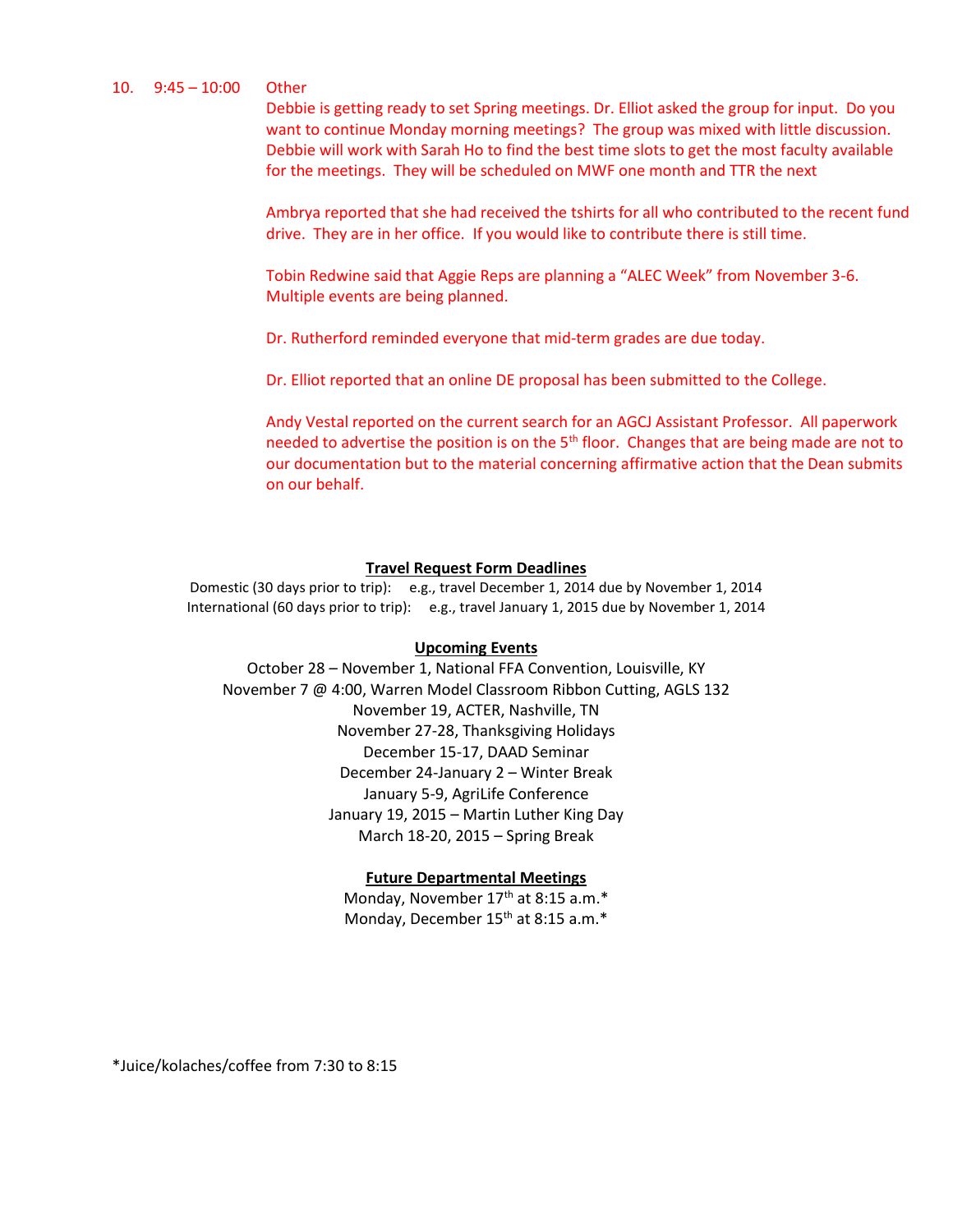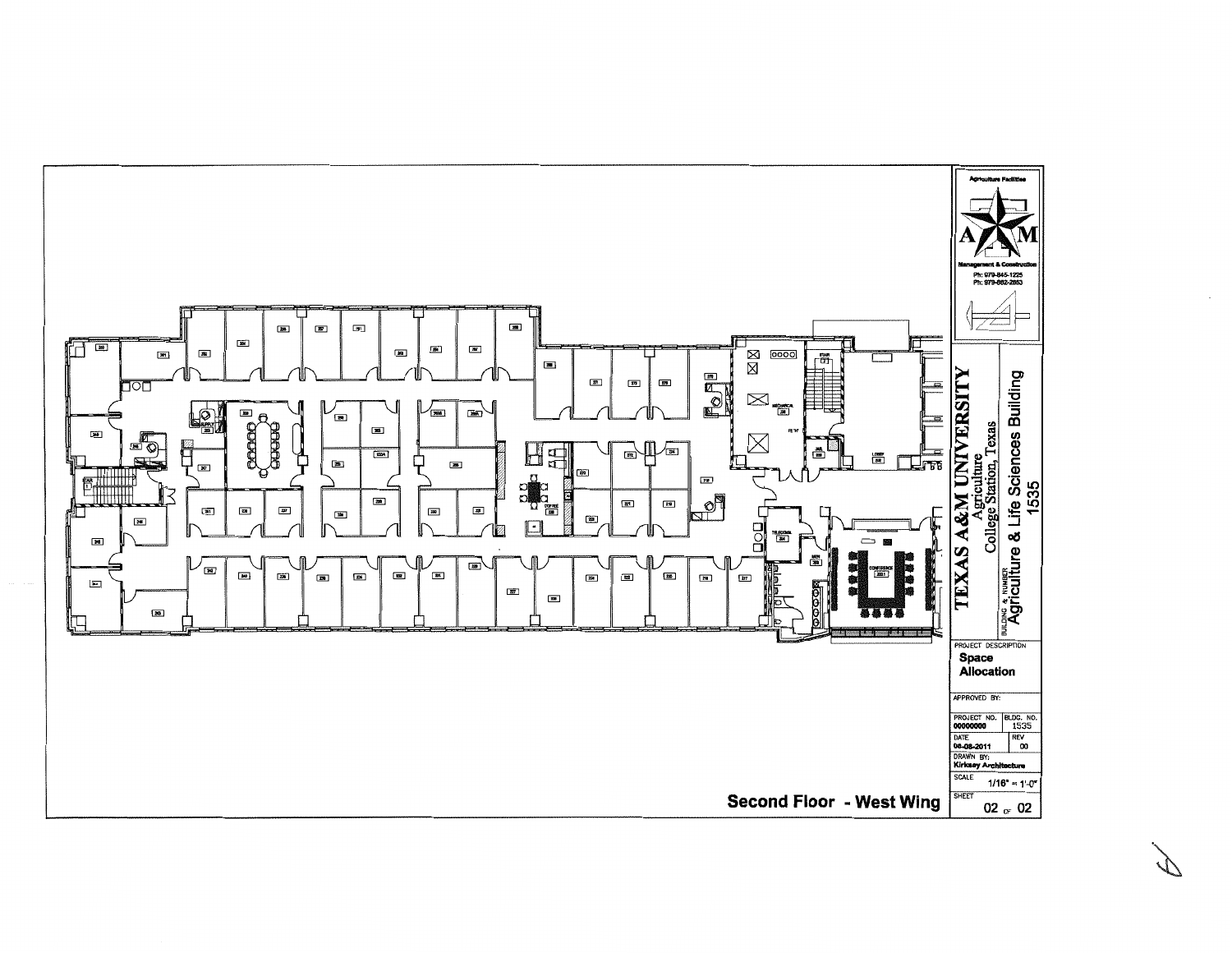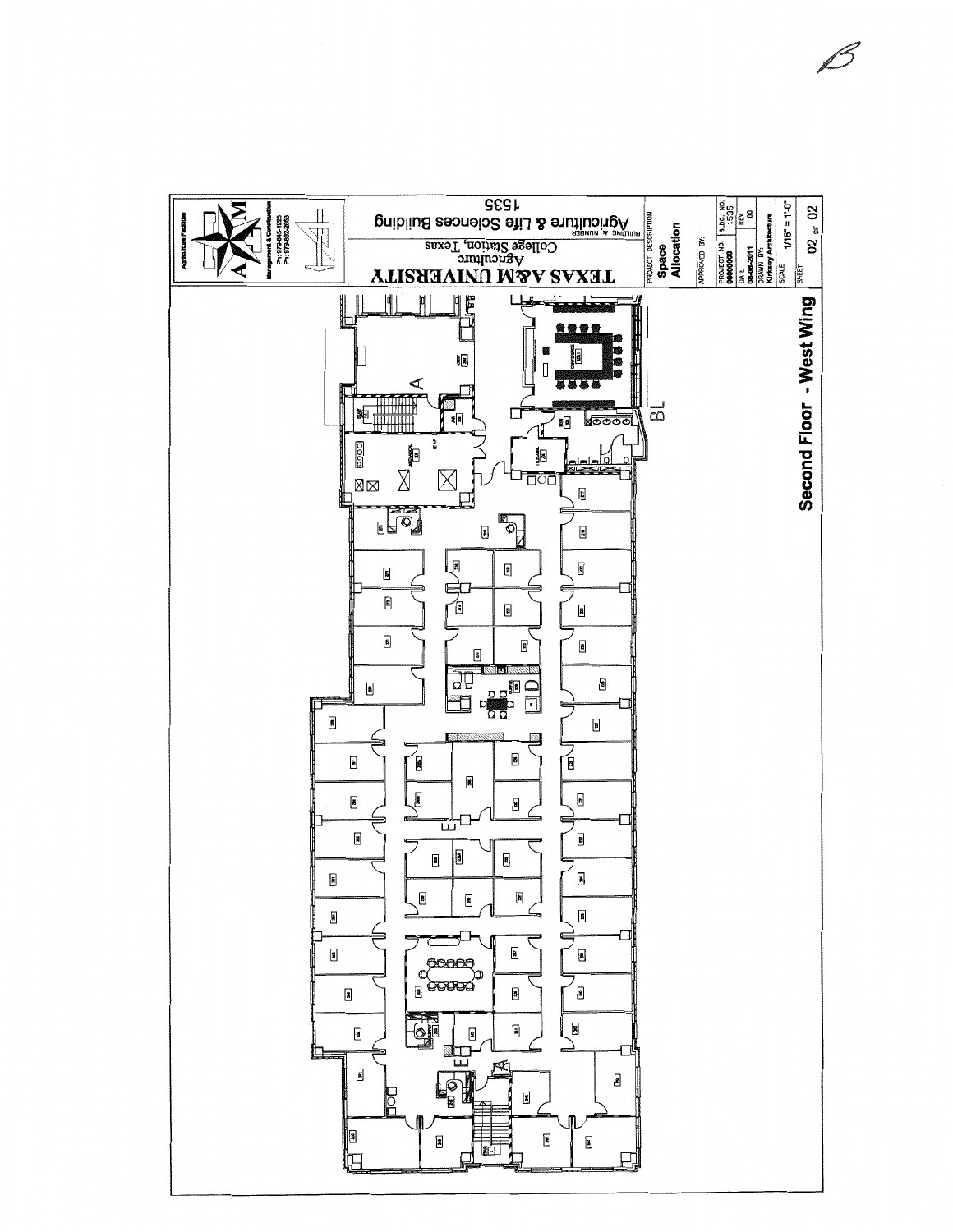#### ALEC Department/Faculty Meeting

"What have I done today to make ALEC a better place for faculty, staff, and students?" October 20, 2014

#### I. Congratulations, Thank You, and Good Bye

- a. **Jamie Norgaard** was selected as a participant for the 2014 Leadership Institute conducted by the TAMU HR Employee & Organizational Development.
- b. Congratulations and thank you to **Elke Aguilar** and **Lori Moore** for planning, organizing, and conducting the Western Region AAAE meeting in Hawaii.
- c. **Bill Cochran** is moving on to his dream job on October 24, 2014. We wish him the best of luck and thank him for his service to the department the past 6 years.
- d. **Dr. Tracy Rutherford** has been appointed by the Chair of the Faculty Senate to serve a two-year appointment on the University Disciplinary Appeals Panel (UDAP) from 2014-2016.
- e. **Dr. Lori Moore** was elected as Secretary of the Western Region AAAE in the Western Region conference in Hawaii in September. She will continue as a member of the Research Committee until summer 2015. **Dr. Jack Elliot** is now the Vice Chair of the Communications Committee/Member Services. **Dr. Theresa Murphrey** was added as a member of the Program Improvement Committee.

#### II. Announcements

- a. Alternate Work Location for faculty require a memo from faculty member to DH. If DH approves, the memo and a copy of the position description should be forwarded from DH to Dean of Faculties through Dr. Sams' (comes through HR first for routing). The DH will need to submit a cover memo justifying the request for final approval by the Dean of Faculties. After approvals from DOF you need to complete the Inventory of Equipment form and Alternate Work Location Safety Checklist if applicable. http://rules-saps.tamu.edu/PDFs/33.06.01.M0.02.pdf
- b. Make sure to include the city and state (or country if international) when filling out the "Trip Name/Destination" field in your Travel Authorization Request in Concur.
- c. Under the new 90 day reimbursement policy, any unallowed expenses charged to an agency travel liability card must be repaid within 90 days of the trip end date to be considered not taxable to the employee. To avoid additional taxes, reimbursement to the agency is required within 90 days, regardless of the date the expense report is submitted. Method of payments accepted is credit cards or personal checks. To pay by credit card please contact Gwen Tucker at 979-862-2245. Personal check may be sent to Accounts Receivable, 2147 TAMU College Station, TX 77843-2147
- d. A golden opportunity: Last week the Vice Chancellor approved our plan to obtain more space. We will be partnering with Texas A&M Extension to occupy the 3rd floor (16,000 total square feet) of the brand new 4th building (ground breaking will occur next fall we have been told). We will finally have some laboratory spaces for all of our areas. Our development efforts have paid off, but we have about \$4 million more to generate by next summer.
- e. A challenge to all of us: Each and every day during the next year, ask yourself, "What have I done today to make ALEC a better place for faculty, staff, and students?" I will be out-of-the-office making development visits quite often in the coming months, so we can make this golden opportunity a reality. I have personally asked the work group leaders and associate heads, and now, all of you to help support me and the other faculty and staff who will be assisting in the development efforts.
- f. Your task: You can help by seeking out or creating extraordinary positive achievements or interactions, and sharing them with Elke and me.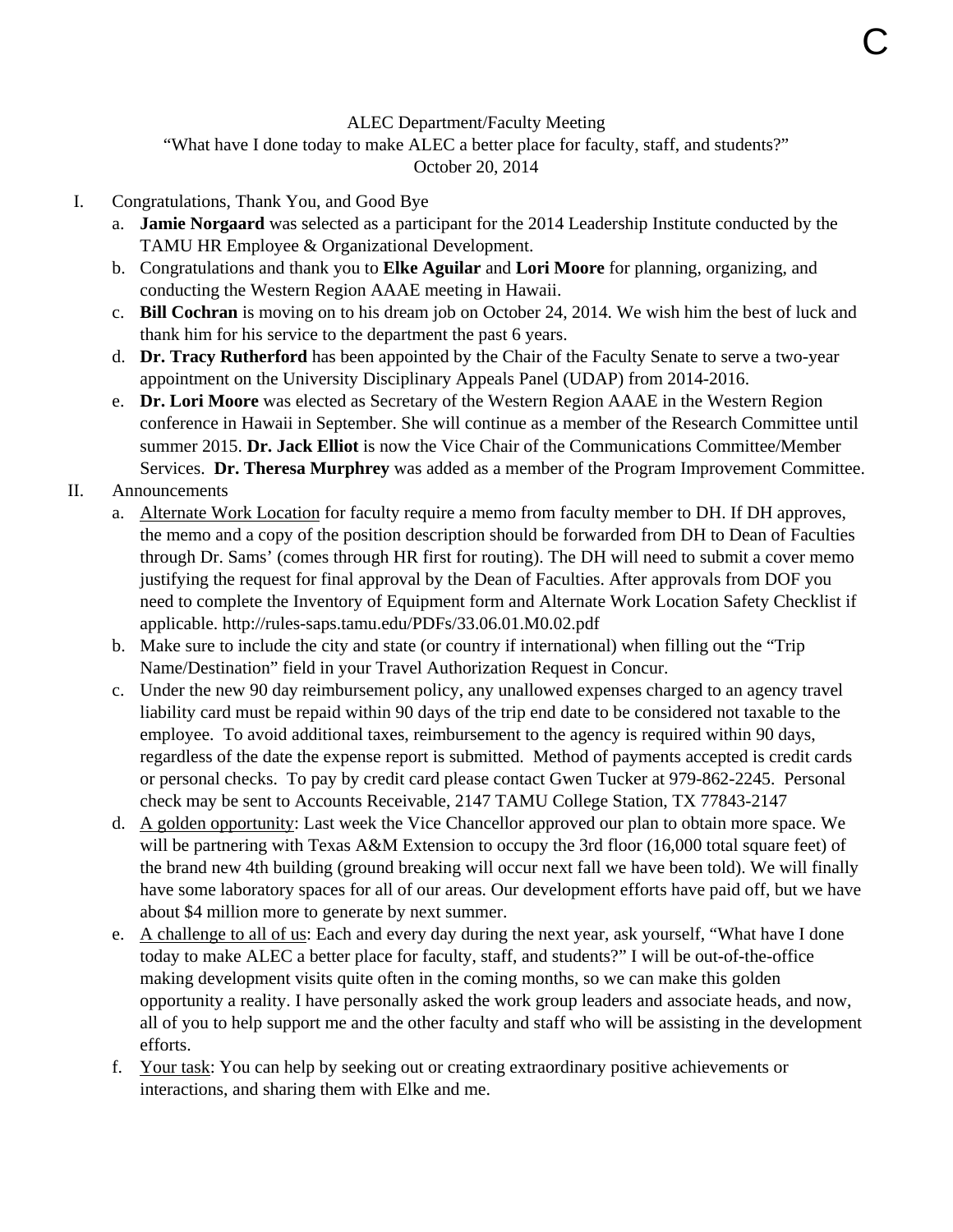- III. Publications/Presentations
	- a. **Lockett, L., Moore, L., & Wingenbach**, G. (2014). A global worldview among extension professionals. A case study of best practices for study abroad programs. Journal of Extension, 52(4), Article 4FEA3. Retrieved from
	- b. http //www.joe.org/joe/2014august/a3.php
	- c. **Garrett, R., Balinas, M. Wingenbach, G. Rutherford, T. Fath, K. Alvis, S. Bielecki, C., McGucken, A., & Pratt, O.** (2014). Members' perceived benefits and values of the Association for International Agricultural and Extension Education. Journal of International Agricultural and Extension Education, 21(2), 6-16. doi 10.5191/jiaee.2014.21201
	- d. **Rouse, L., Bielecki, C., McGucken, A., Wingenbach, G., Rutherford, T., Pratt, O., & Balinas, M.** (2014). Eurocentrism and agriculture at a U.S. land grant university. Journal of Extension Systems, 30(1), 11-29.
	- e. **Leggette, H. R**., & Jarvis, H. (Accepted). Students' perspectives of their experiences developing their identity as writers. Journal of Applied Communications
	- f. **Leggette, H. R.**, & Homeyer, M. (Accepted). Understanding students' experiences in writingintensive courses. NACTA Journal.
	- g. **Odom, S. F**. Undergraduate student perceptions of the pedagogy used in a leadership course: A qualitative examination. Accepted to the Journal of Leadership Education.
	- h. **Dodd, C. F**., **Odom, S. F**., & Boleman, C. T. The career maturity of 4-H healthy lifestyles program participants. Accepted to the Journal of Youth Development.
	- i. **Odom, S. F., Ho, S. P., & Moore, L. L**. An examination of the outcomes of the undergraduate leadership teaching assistant experience as a high-impact practice in leadership education. Accepted to the Journal of Leadership Education.
	- j. **Odom, S. F**., Andenoro, A., Sandlin, M. R., & Jones, J. Undergraduate leadership students' selfperceived level of moral imagination: An innovative foundation for morality-based leadership curricula. Accepted to the Journal of Leadership Education
- IV. Grant Management 101(should provide 3 out of 4 of these to the Department meaning faculty become managers or facilitators of the grants).
	- a. Salary Savings (100% to Department [50% Department] and PIs [50%] restricted discretionary)
	- b. **Indirect** (Indirect (40% to be split 60/40 between Department and PIs discretionary)
	- c. Personnel (project director, support staff, GTAs, etc.)
	- d. Operations (e.g., travel, supplies, copying, printing, etc.)
	- e. Funded:
		- i. Hall, S., **Strong, R.,** & McWhorter, G. (2014-2016). Logistics, Meeting Coordination and Web-Based Communications, Digital Media Support for Environmental Cooperation. (\$260,000). Funded by the United States Department of State for curriculum development, training, and evaluation of adult entrepreneurial programs in Latin America.
	- V. Dutch treat lunch with Dr. E. Contact Debbie King to schedule and leave a contact number (for rescheduling): October 20, 27; November 4, 5, 7, 14, 17, 26; December 3, 5, 19, 22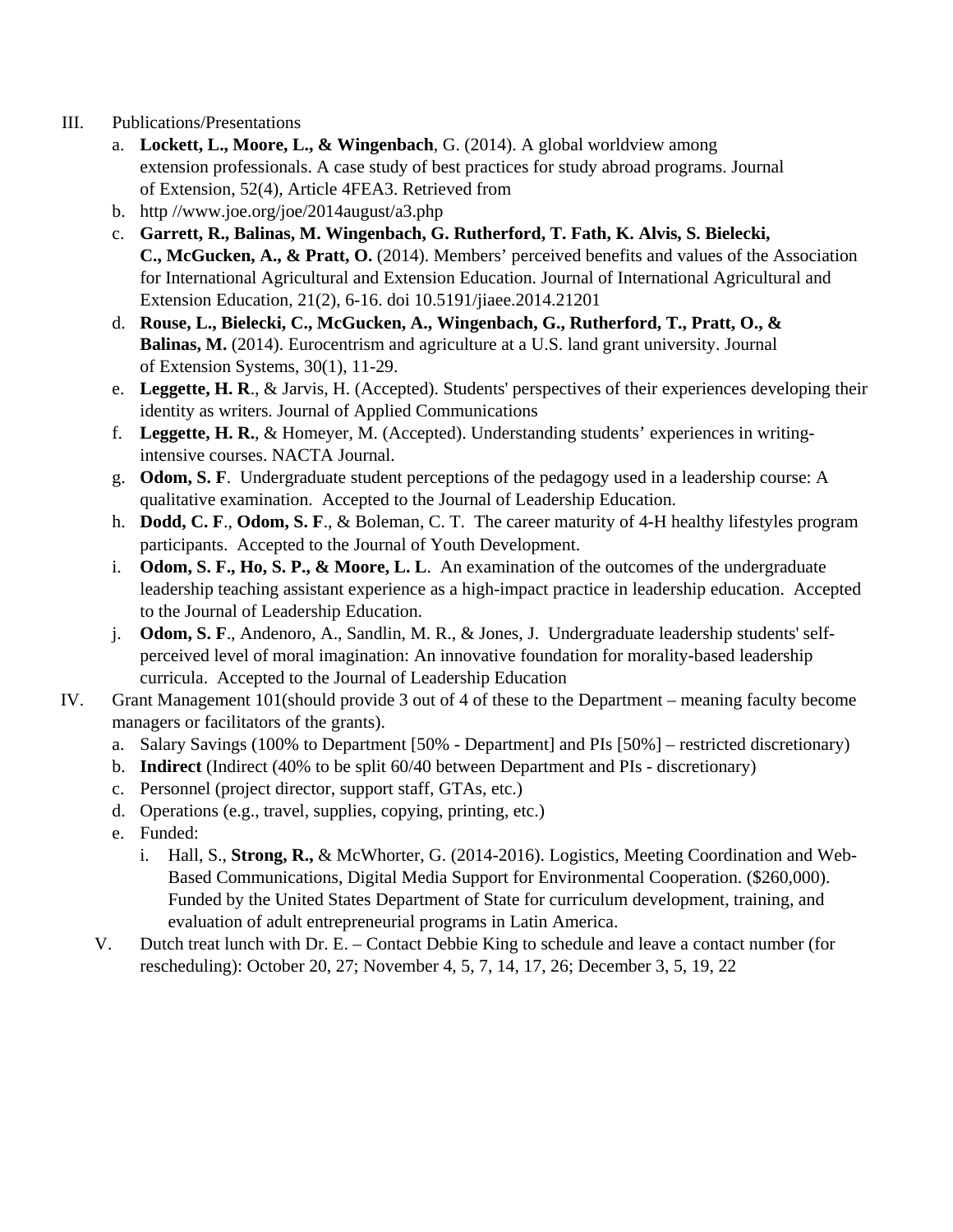#### **Graduate Program Associate Head Report- October 20,2014**

- 1. Important Information Dates & Deadlines
	- a. Spring 2015 course schedules have been sent to Registrar. Another review will be available soon before it will be uploaded in Howdy and registration opens for all graduate students.
	- b. Graduate Faculty/October Admission meeting was October 15. Faculty are in the process of reviewing applicant materials and decisions will be made by early November.
	- c. Prospective Student Day- October 24, 2014, AGLS 129. Faculty invited to meet and greet at 9:15am.
	- d. OGAPS Final Exams deadlines for Spring- Last day to conduct non-thesis exam-November 7. Last day to submit final thesis/dissertation to Thesis Office - October 24.
	- e. ALEC Fall Graduation  $-$  December 19  $-$  9:00 am.
	- f. Clarice has created a graduate newsletter called Graduate E-News. It is sent to all graduate students and department twice a month. If you have any items you wish to include in the newsletter, please send to her.
- 2. D@D Information
	- a. Cohort 5 and 6 will be coming to the December Seminar, December 15-17, 2014. Dr. Murphrey and Clarice have been meeting often to finalize the logistics for the meetings. A copy of the final agenda will be going out to all joint faculty soon.
	- b. Clarice will be attending the FFA National Convention in Louisville, KY, October 28-31 to recruit for D@D.
- 3. Graduate Faculty appointment
	- a. Holli Leggette has been approved for addition to Graduate Faculty.
- 4. Graduate Curriculum Committee meetings
	- a. Chair, Gary Briers
	- b. Purpose: Review all new course requests, Special Topics requests (689), and other proposed curriculum items
	- c. Meets on an as needed basis
- 5. Graduate Curriculum Sub-Committee established October 2013
	- a. Chair, Billy McKim
	- b. Purpose: Evaluate/review the ALEC graduate research sequence and current advising documents for each program
	- c. The committee has met a few times with the next meeting scheduled for November 12, 9:00am, AGLS 129.
	- d. Report findings back to the Graduate Faculty for approval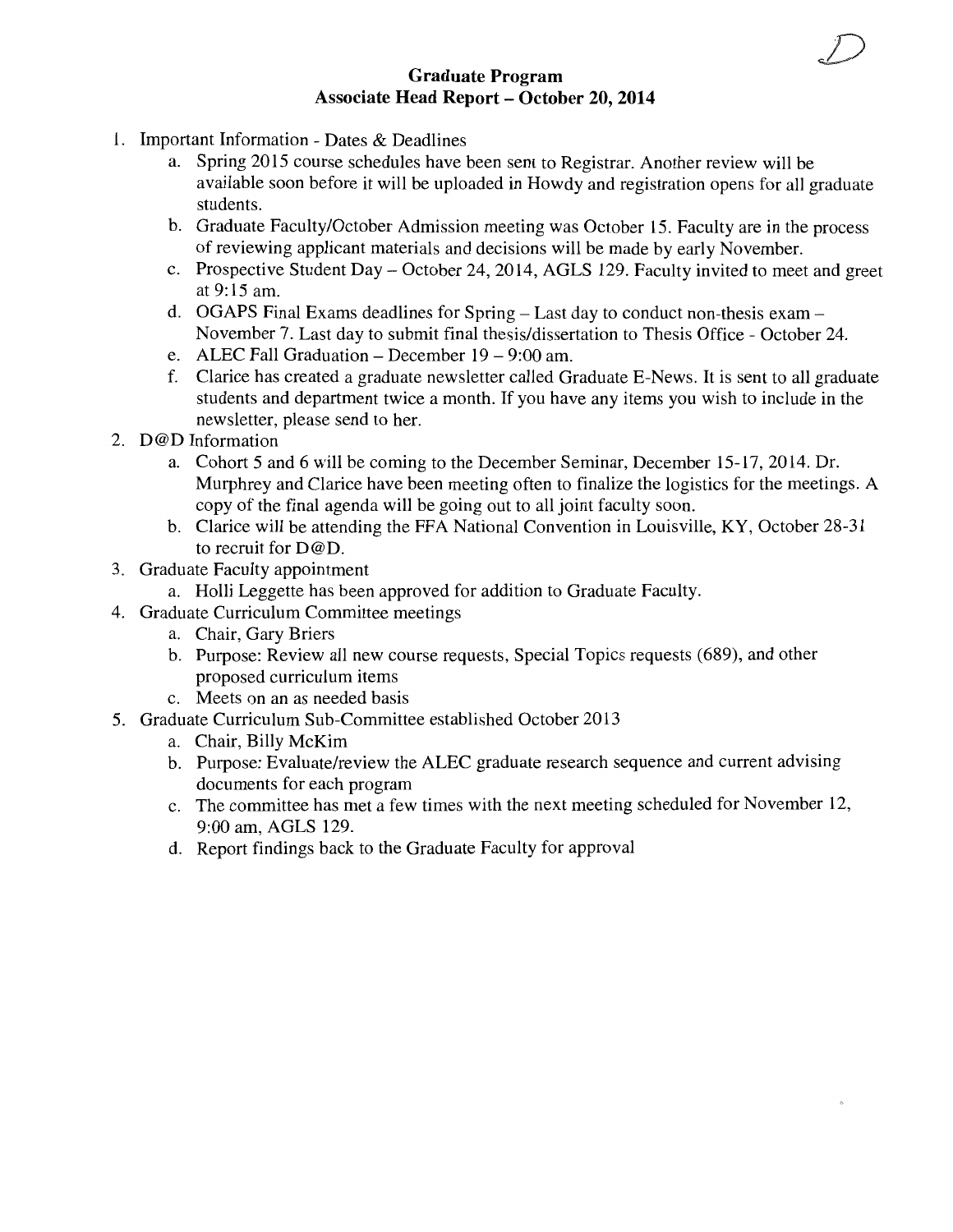#### **ALEC Extension Programs Status Report**

#### **October 2014**

#### **Important Activities and Dates**

- November 3-7, 2014- AgriLife Extension Program Excellence Academy I & II (OD)
- November 17-20, 2014 Tax Assessors and Collectors School (VG Young)
- December 8-11, 2014- National Association of Extension Program and Staff Development Professionals Annual Conference (OD)

#### **Notable Initiatives**

- Development of TexasData (Extension accountability system)
- Development of TexasInfo Visualization and Report System
- Development of TexasResources (online educational resource catalog and inventory system)
- Release of National Extension and Research Data and Impact System
- Development of public portal for National Extension and Research Impact System
- Implementation of the Texas A&M AgriLife Extension Service ExtensionU employee development effort
- Variable planning process for county programs
- County Improvement Program- creation of joint fellowship program for county government. Initial Fellowship awarded.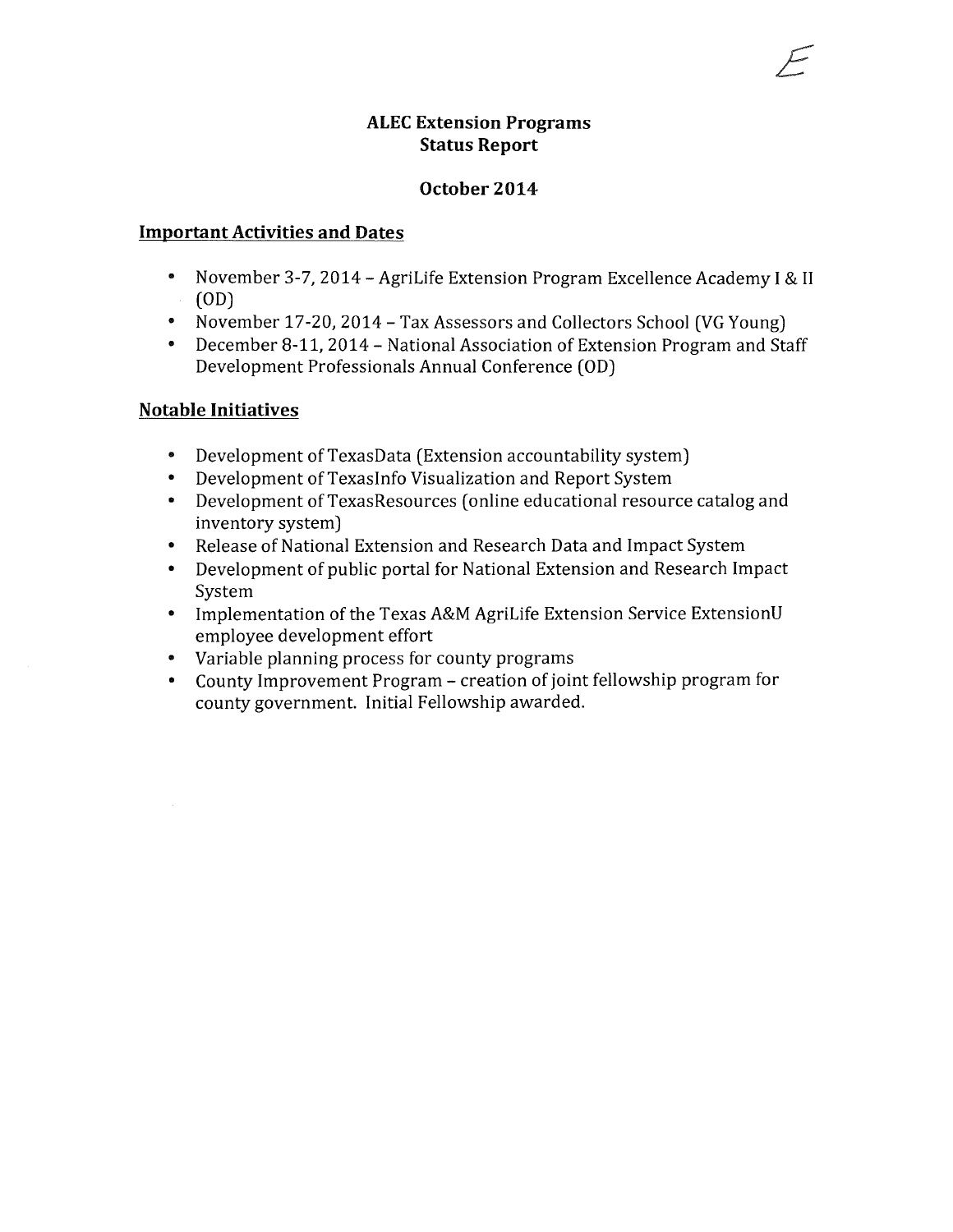# **Making an Impact with Your Strengths: The Case of Wendy Kopp**



Summer Odom & Jamie Norgaard October 20, 2014

F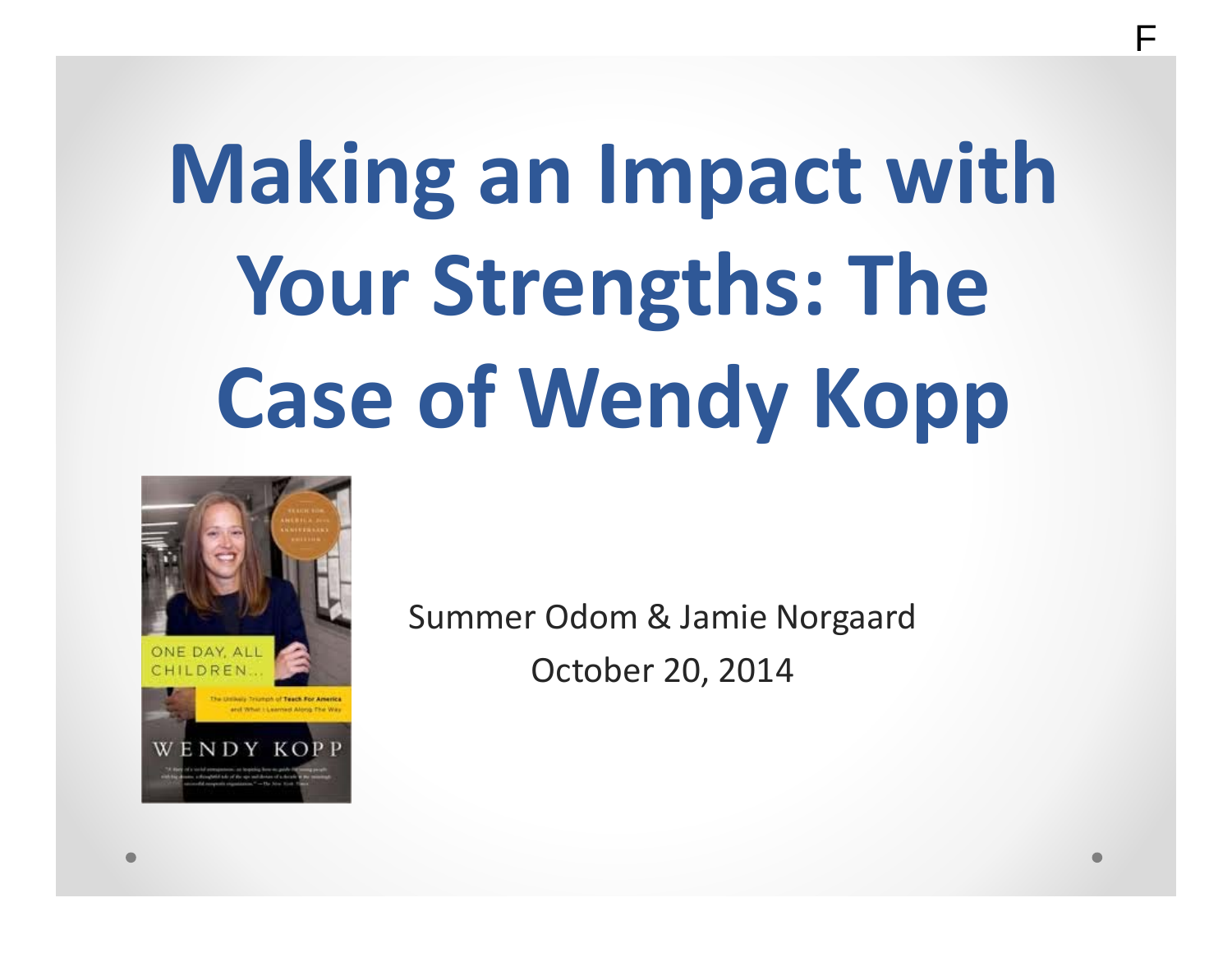## Wendy Kopp Founder & CEO, Teach for America

**Achiever Competition**

**Responsibility**

**Relator**



### **Strategic**

How are these strengths evident from video about her?

http://www.makers.com/wendy‐kopp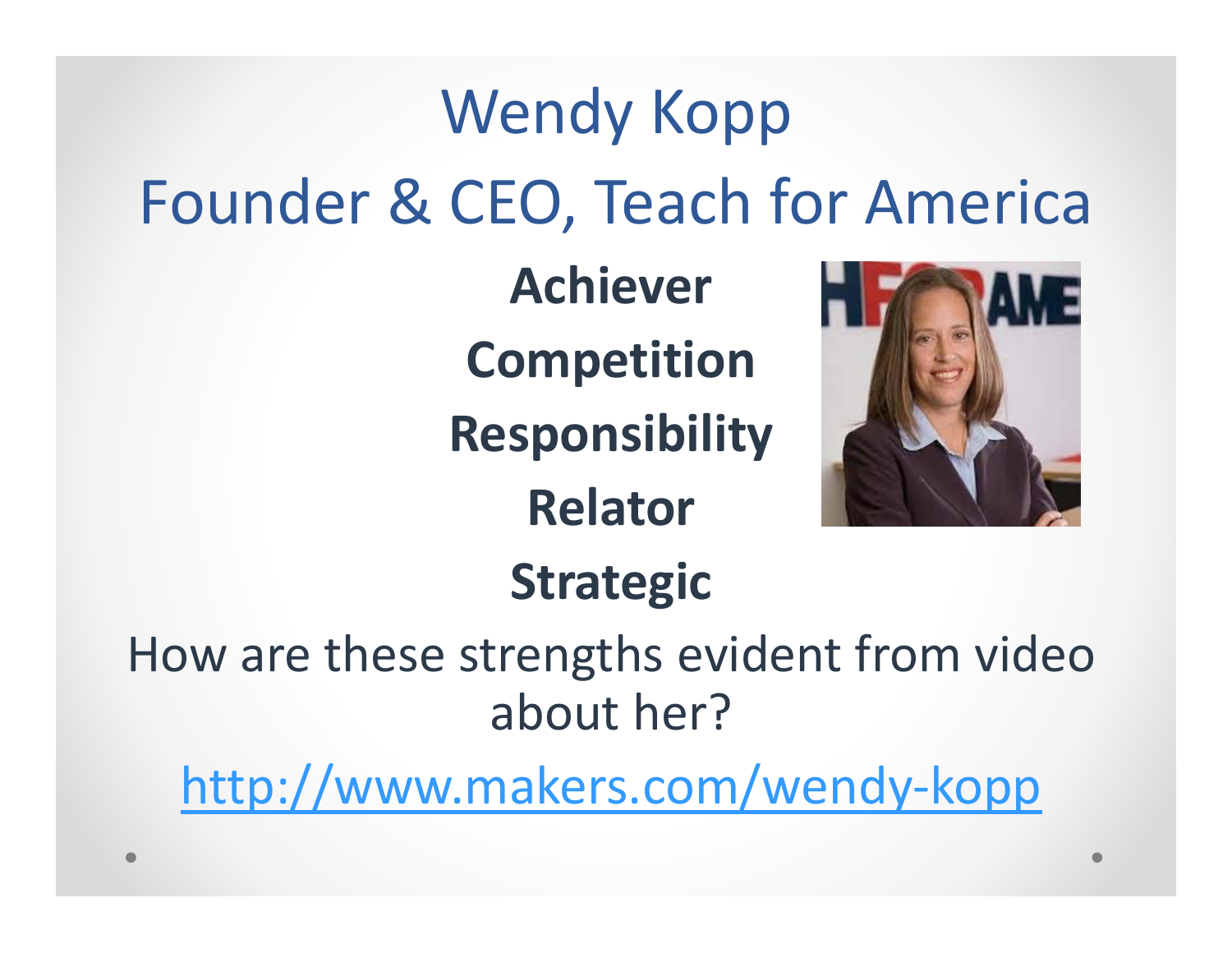### **Other Characteristics**

- **How Friends Describe Her:** "In overdrive at all moments."
- At the beginning of each year, she makes a to do list for the entire year and breaks it down by month and week. From the weekly to do list, she creates <sup>a</sup> daily to‐do list and follows it rigorously.